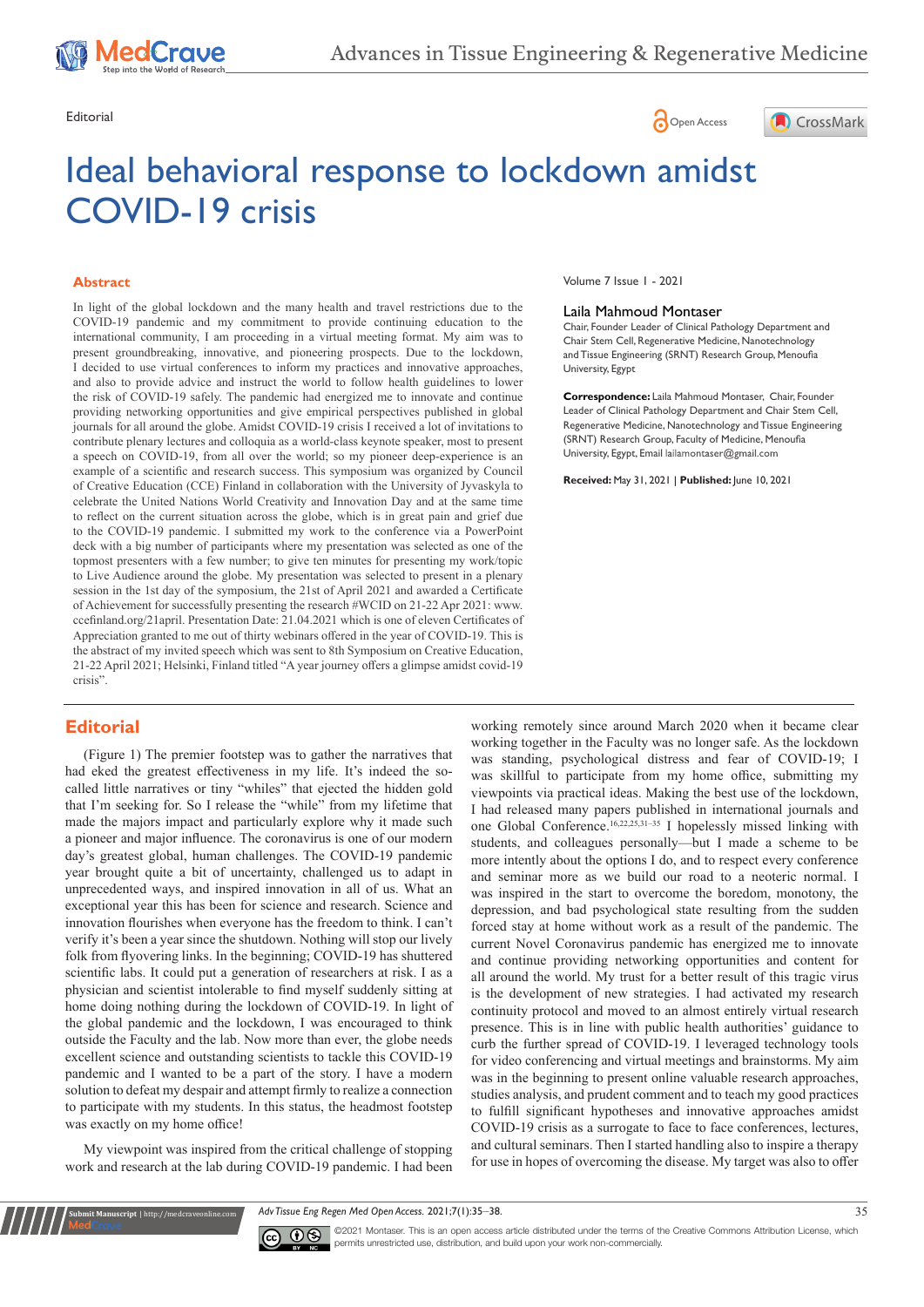a crucial role to play in protecting people's health and developing both practical solutions and innovations and to build a global audience for my research projects.

Due to the many health and travel restrictions due to the COVID-19 pandemic, I decided to convert presenting my research at online conferences and cultural seminars to inform my practices and innovative approaches, and also to provide advice and instruct people to follow health guidelines and live a healthy lifestyle of a sanitary diet with physical activity to lower the risk of COVID-19 significantly. In response to this disruptive outbreak, it is extremely vital to expedite the drug development process to treat the disease that would help us defeat this pandemic expeditiously. I was working hard to meet the worldwide demand for COVID-19 treatment solutions. So, I had been working tirelessly day and night for months to provide breakthrough innovative perspectives therapeutic options from my home office; this could serve as a potential treatment strategy for COVID-19; published in international journals resulted in a lot of invitations I received to contribute online plenary lectures and cultural colloquia as a worldclass keynote speaker, most to present a speech on COVID-19, from

all over the globe. I was hopeful my outlook had implications for the development of a novel drug for the treatment of this unprecedented pandemic. My hope was to inspire a new generation of innovators locally in my community and globally. My varied opinions, ideas, and cultures could give more innovation, clearer understanding, and better solutions. The Editors in Chief of many eminent Journals did appreciate my articles published during the pandemic and invited me to contribute manuscripts for the upcoming issue of their Journals and also invited me as an honorable editorial Board member/peer reviewer. Now I am appointed as an honorable editorial Board member/peer reviewer for eleven International Journals. During the COVID-19 Era I received a lot of invitations to contribute plenary lectures and colloquia as a world-class keynote speaker, most to present a speech on COVID-19, from all over the globe: from San Diego, California, Miami, Florida and New York, USA at the west to Singapore; Seoul, South Korea; Hyderabad, India, and Jakarta, Indonesia at the other side of the globe, and from Dubai, UAE; Jeddah, Saudi Arabia at the Middle East to London, United kingdom; Paris, France; Berlin, Frankfurt, Germany; Madrid, Spain, and Prague, Czech Republic, Helsinki, Finland at Europe.



Figure 1 Certificate of Achievement awarded to Prof. Laila M. Montaser from 8<sup>th</sup> Symposium on Creative Education, 21-22 April 2021; Finland.

I was sharing by contributing many keynote speeches in online conferences and educational seminars around the world to contain the impact of the coronavirus, with actions ranging from rapid responses to more fundamental, strategic shifts.

I had been amazed and inspired by the resilience of the community nationally and also globally as I did this work from my home. I used online virtual conferences and educational seminars as a platform to network and provide a best fit for practical implementation of prospective solutions that are suggested at the conferences. I was aware that the healthcare and patient community will remain to avail of outstanding help for research, perfection science, and education regardless of this emergency. People followed precautions to minimize the danger of appealing to the hard sick with COVID-19. They pursued a sanitary diet with physical activity. I wanted to use the global platform to really focus on national issues. I continued in my mission to advance stem cell-based research and technologies for the betterment of the human condition. Innovative approaches were systematically encouraged and the spread of good practice to achieve wider adoption is significantly accelerated. I will continue to build Egypt into an innovation-driven country by using advanced concepts and ideas. As we all try to grasp the pandemic that has upended all of our lives, the coronavirus has also been a clear reminder of how scientific discovery is vital to protect the health and well-being of all of us. Today more than ever before, technology is needed to lay new foundations toward counteracting the current global public health threat; preparing for possible new challenges, for instance, in infectious diseases; and rethinking.

I gained Eleven Honorable Certificates of Appreciation<sup>1-11</sup> from thirty esteemed webinars and seminars<sup>1-30</sup> through the year of novel coronavirus. The Certificates were awarded in recognition of a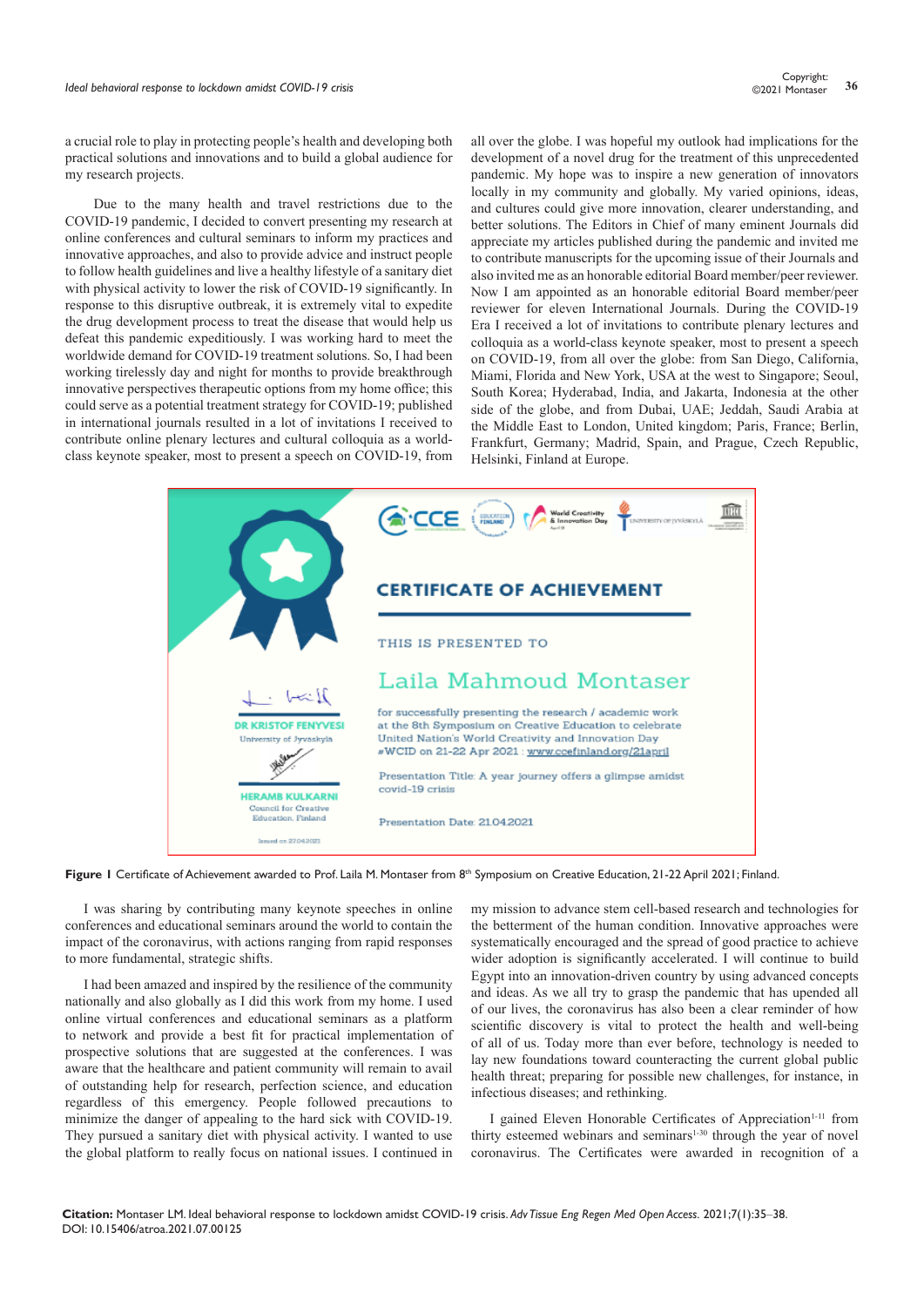Distinguished University Professor being a member of the "major pioneer leagues" with significant expertise for: i) her contribution to society by her remarkable stewardship of a series of lectures and seminars as a perfect paradigm in holding out the liabilities of scientists in defying difficult situations, ii) her effectively presenting outstanding, phenomenal, and worthy world class presentations, iii) her dedicated and untiring efforts to focus scientific society and public attention on the COVID-19 crisis iv) her varied opinions, ideas, and cultures gave more innovation and better solutions, v) her offering fabulous thoughts to the application of science and technology for human well-being and to industry, vi) her making important supports to spread science and promoting novel strategies that work for the generalization of science and technology, vii) her making admired and innovative aids to scientific educational tools and school science syllabus through online from her home office amid lockdown of COVID-19 crisis where she leveraged technology tools for video conferencing and virtual meetings and brainstorms that have helped advance the continuity and quality of science education; not only in her country or Arab Region but Worldwide; so her pioneer experience is an example of a scientific and research success. Recently, I received three invitations to be nominated for three global prizes in science; one from an Italian famous Academy and the other two from an American Renowned Association for my excellent reputation, deep experience, and gorgeous contribution for quality research and science are well known. I inspired a new generation of innovators locally in my community and globally. I am hopeful to be one of the eminent experts engaged in bequeathing their experience and experimental outcomes in the world. Finally, whereas medications are beneath evolution, my perspectives may present an off-the-shelf cell curative choice for forbidding the reappearance of coronaviruses.

## **Acknowledgments**

None.

### **Conflicts of interest**

The author declares that there is no conflict of interest.

## **References**

- 1. Montaser LM. *Keynote speaker awarded a Certificate of Appreciation:* Stem Cells: Medical Innovation of the Century. Online Medlab Middle East, Stem Cells Medical Specialty Focus Day, 28th May 2021; Dubai, UAE.
- 2. Montaser LM. *Keynote speaker awarded a Certificate of Recognition:* Natural lifestyle modulations make breast cancer 'more preventable'. Webinar on Women Health & Gynecology; April 29; Berlin, Germany.
- 3. Montaser LM. *Plenary speaker awarded a Certificate of Achievement:* A year journey offers a glimpse amidst covid-19 crisis. 8<sup>th</sup> Symposium on Creative Education, 21-22 April 2021; Helsinki, Finland.
- 4. Montaser LM. *Keynote speaker awarded a Certificate of Recognition:* Advancing in science and technology to tackle emerging infectious diseases. 2nd Annual Summit on Infectious Diseases and Healthcare 2021, April 19-20; Berlin, Germany.
- 5. Montaser LM. *Keynote speaker awarded a Certificate of Recognition*: Combining advanced biopolymers with stem cell medicines could offer viable therapeutics for containing COVID-19. Int. Webinar on Biopolymers & Polymer Chemistry; March 25-26, 2021; Prague, Czech Republic.
- 6. Montaser LM. *Keynote speaker awarded a Certificate of Recognition*: Innovative advanced approaches in cartilage tissue engineering. 11<sup>th</sup> Int. Conf. & Exhibition on Advanced Cell and Gene Therapy; March 15-16, 2021; London, UK.
- 7. Montaser LM, Fawzy SM. *Invited presentation awarded a Certificate of Appreciation:* Rating of Pharmaceutical Nanotechnology in Nano Immunotherapy. 5<sup>th</sup> Int. Conf. Saudi Society of Transfusion Medicine Online Conf. 06-08 March 2021; Jeddah, Saudi Arabia.
- 8. Montaser LM, Fawzy SM. *Invited presentation awarded a Certificate of Appreciation:* Significance of Platelet-Rich Plasma Rich in Growth Factors in Tissue Engineering: Egyptian Experience. 5<sup>th</sup> Int. Conf. Saudi Society of Transfusion Medicine Online Conf; 06-08 March 2021; Jeddah, Saudi Arabia.
- 9. Montaser LM. *Keynote speaker & Scientific Advisory awarded a Certificate of Recognition*: The state of the art innovative technology in the era of COVID-19. Int. Webinar on stem cell & regenerative medicine; 16th Dec 2020.
- 10. Montaser LM. *Keynote speaker awarded a Certificate of Recognition*: Therapeutic strategy for Novel COVID-19. Presented at Webinar Online on Novel COVID-19 and its impact on the Health system; July 15, 2020; Dubai, UAE.
- 11. Montaser LM. *Keynote speaker awarded a Certificate of Recognition:* Innovative outlook for containing COVID-19. Online 13rd Int. Conf. on Pharmaceutical Chemistry 22 may 2020; Paris, France. *World J Pharmacol Toxicol*. 3(2):1–2.
- 12. Montaser LM. *Invited speaker & Session Chair:* Success Story for a Selfmade Medium Educated Woman. Online Unequal World Conf; Jan 24-25, 2021; New York, USA.
- 13. Montaser LM. *Invited speaker:* Could using video recording during the lockdown of COVID-19 pandemic ameliorate the students speaking precision and eloquence?  $4^{\text{th}}$  UICEEL Int. Virtual Conf. 17-18 Dec 2020; Jakarta, Indonesia.
- 14. Montaser LM. *Keynote speech:* Innovative approaches in the 21<sup>st</sup> century. Webinar on Material Science & nanotechnology; Dec 09-10, 2020; Hyderabad, India.
- 15. [Montaser LM. Keynote speaker: Nanotechnology drives innovation in](https://www.conferencemind.com/conference/materialscienceandtechnology/agenda)  [COVID-19 era. Int Webinar on Material Science & Technology; Dec 01-](https://www.conferencemind.com/conference/materialscienceandtechnology/agenda) [03, 2020; Frankfurt, Germany. 2020.](https://www.conferencemind.com/conference/materialscienceandtechnology/agenda)
- 16. Montaser LM. *Keynote speech:* The valuing the plasma the gold grail in the treatment of knee osteoarthritis in the COVID-19 era. Webinar on Rare Diseases & Medicine; Nov 20, 2020; Dubai, UAE. *J Bacteriol Infec Dis*. 2020;S(10):6.
- 17. Montaser LM. *Keynote speaker:* How our brains are handling the COVID-19 pandemic. Webinar on Neuroscience & therapeutics, Nov 19, 2020; Singapore.
- 18. Montaser LM. *World-Class Invited speake*r: Application of 3D printing in Regenerative Medicine. Inside 3D printing Conf. & Expo 2020; Nov18- 20; Seoul, South Korea.
- 19. Montaser LM. *Invited speaker:* Achievement of 3D Bioprinting *in Situ* in Regenerative Medicine could have Clinical Implications during the COVID-19 Pandemic. Int. Webinar on Materials Science & Nano science; Nov 11, 2020; Hyderabad, India.
- 20. Montaser LM. *Invited speaker:* The stem cell and Nanotechnology literacy for graduate students of Clinical Pathology. Virtual ABC Ann Int. Conf; Oct 27-31; 2020, CA, USA.
- 21. Montaser LM. *Keynote speaker:* Is breast cancer preventable? Webinar on breast cancer and blood cancer. 19 Oct 2020; London, UK.
- 22. [Montaser LM. Healthy lifestyle for pre-existing non-communicable](https://www.alliedacademies.org/articles/healthy-lifestyle-for-preexisting-noncommunicable-diseases-people-in-the-era-of-covid19.pdf)  [diseases people in the Era of COVID-19.](https://www.alliedacademies.org/articles/healthy-lifestyle-for-preexisting-noncommunicable-diseases-people-in-the-era-of-covid19.pdf) *J Bacterial Infec Dis*. [2020;S\(6\):5–5.](https://www.alliedacademies.org/articles/healthy-lifestyle-for-preexisting-noncommunicable-diseases-people-in-the-era-of-covid19.pdf)
- 23. Montaser LM. *Invited speaker:* Using stem cells in cartilage repair and tissue engineering. Presented at World's leading virtual stem cell event, Oct 12-16; 2020.

**Citation:** Montaser LM. Ideal behavioral response to lockdown amidst COVID-19 crisis. *Adv Tissue Eng Regen Med Open Access.* 2021;7(1):35‒38. DOI: [10.15406/atroa.2021.07.00125](https://doi.org/10.15406/atroa.2021.07.00125)